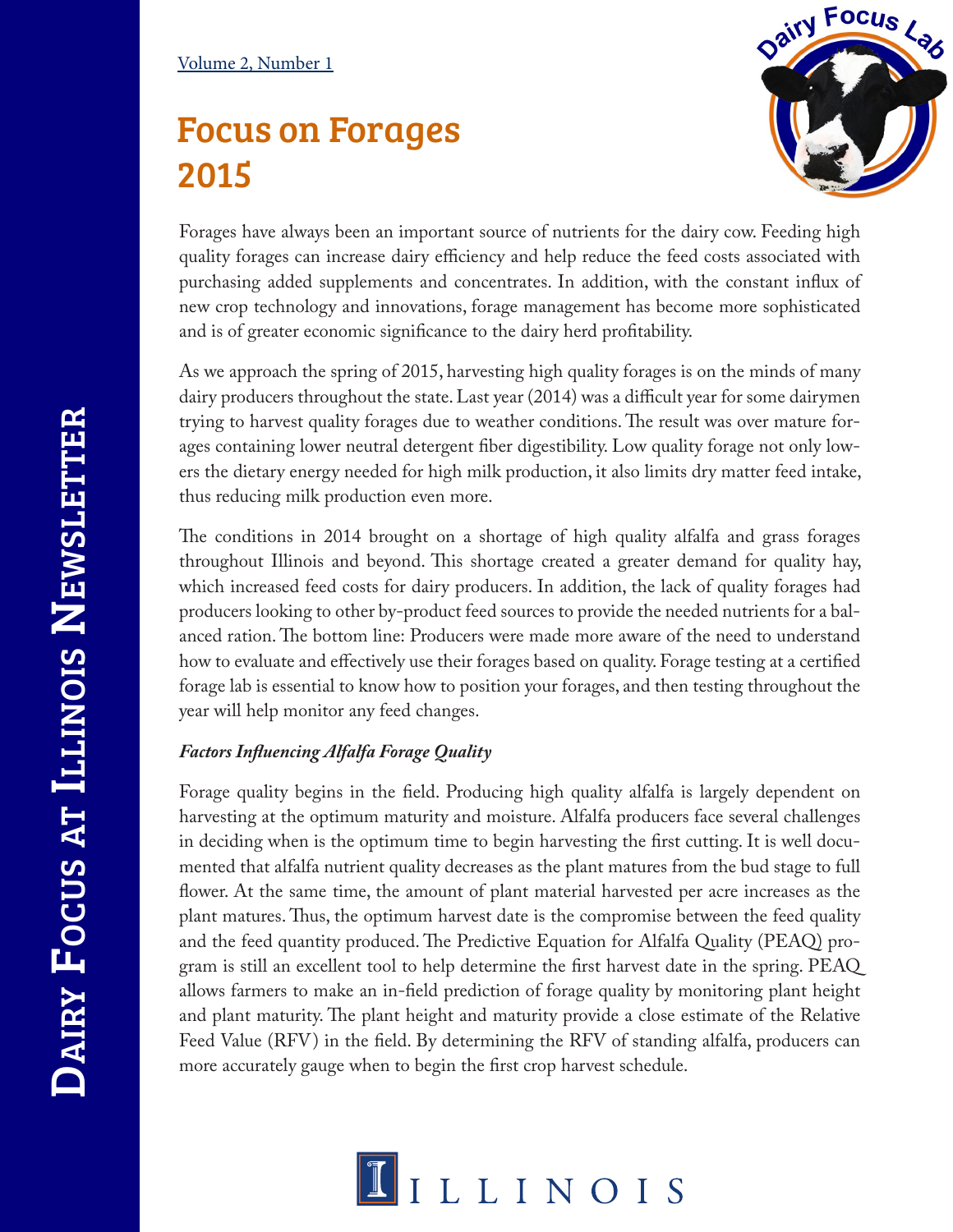First cutting alfalfa needs to be harvested as soon as the RFV in the feld reaches 170 in order to achieve a harvested value of 150 RFV (**Table 1**). Furthermore, the timely harvesting of the frst cutting will set up the cutting schedule for the rest of the growing season. Subsequent cuttings should be taken every 26 to 30 days. While the RFV index is recommended to determine the PEAQ stage in the feld, the Relative Forage Quality (RFQ) is the preferred index for balancing the dairy cow ration. Relative forage quality is based on in-vitro neutral detergent fber digestibility (NDFD) testing and summative equations. RFQ provides a better linkage between forage quality and the actual cow response because it is a direct measure of the forage fber digestibility and it can more accurately predict what goes on in the cow's digestive system. RFQ will have a similar mean range as RFV. However, when evaluating, purchasing or feeding forages, always use the RFQ index. The RFQ equation is not used in evaluating corn silage due to the starch fraction.

| Plant height<br>(inches) | Relative feed value |           |              |  |  |  |
|--------------------------|---------------------|-----------|--------------|--|--|--|
|                          | Late vegetative     | Bud stage | Flower stage |  |  |  |
| 20                       | 211                 | 201       | 188          |  |  |  |
| 24                       | 190                 | 181       | 170          |  |  |  |
| 26                       | 180                 | 172       | 162          |  |  |  |
| 28                       | 171                 | 164       | 154          |  |  |  |
| 30                       | 163                 | 156       | 147          |  |  |  |

**Table 1.** Estimating Alfalfa RFV – In Field

#### *Factors Infuencing Corn Silage Forage Quality*

Producing high quality corn silage is dependent on a number of factors, with the most infuential being hybrid selection, harvest maturity, and harvest and storage management. Corn silage hybrid selection should be made based on hybrid comparisons of nutrient characteristics and yield per acre. An excellent tool to compare corn hybrid silage performance is called Milk 2006. The Milk 2006 software program, developed by Dr. Randy Shaver, Dr. Joe Lauer, Dr. Jim Coors, and Pat Hofman of the University of Wisconsin, is the latest version of the "MILK" series of spreadsheets for corn silage. It more accurately estimates the feeding value of corn silage than the past version, Milk 2000. In addition, it provides a guide for evaluating corn silages based on milk producing potential per ton and per acre. This program can provide valuable information in selecting specifc hybrids to be designated as corn silage felds. Milk 2006 estimates silage performance based on nutrient content, fber digestibility, starch digestibility, and estimated dry matter intake. Milk 2006 also accounts for the efects of whole plant dry matter content and kernel processing on starch digestibility. The Milk 2006 program is found on Dr. Shaver's website at<http://www.uwex.edu/ces/dairynutrition>.

Since feeding high quality forages can improve your profts by reducing your purchased feed cost and/or improving herd performance, it is absolutely necessary to have your stored forages tested for nutrient content. This will provide more accuracy when balancing the diet for your dairy herd.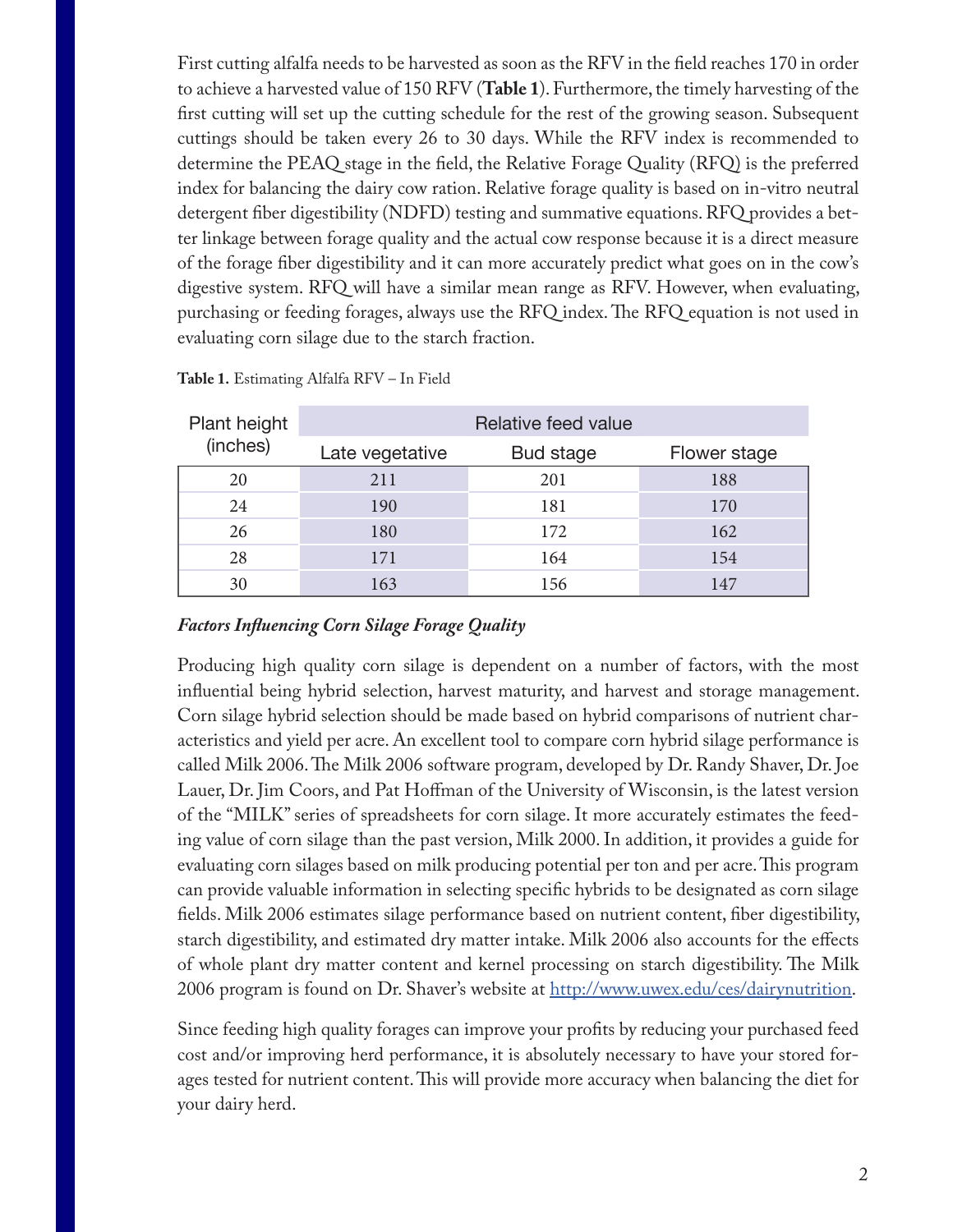#### *Understanding Laboratory Forage Test Results*

Laboratory forage analysis can be done by the near infra-red spectrometer (NIRS) or wet chemistry. Over the past few years there have been some changes in how forages are analyzed in the lab. The basic tests such as moisture, protein,  $pH$ , fiber, energy, and minerals are still the main tests to determine the comparative quality of feeds. However, many labs are now testing for neutral detergent fber digestibility (NDFD), total tract neutral detergent fiber digestibility (TTNDFD), starch and starch digestibility, lignin, etc. The NDFD test is conducted via the in-vitro method which allows the feed to be digested in the cow's rumen fuids under laboratory conditions to determine the percent digestibility over a certain number of hours (48h, 30h, 24h). The starch digestibility factor is a calculated value based on ruminal and total tract digestibility. A forage test report can be a bit perplexing when you are looking at 20 to 30 lines of information; the common question is "what do these numbers mean and how does my forage compare"? Following is a list of some of the nutrient analyses and the suggested goals for forage tests.

#### *Interpreting Forage Test Results*

All forage testing results are based on 100% dry matter to standardize the laboratory values. Following is a description of the major tests conducted at the lab. The suggested goals are for high quality forages fed to lactating dairy cows.

**Moisture** – amount of water in the feed. Hay goal <18%; Haylage goal 60%; Corn silage goal 65% to 70% (68-70% in bags or bunker and 65-67% in stave upright silo).

**Crude Protein** – measures all forms of protein, including true protein and non-protein nitrogen. Hay goal >20%; Corn silage goal 8% to 10%. The higher the better.

**Soluble Protein** – the percent of crude protein that will degrade rapidly in the rumen. Legume silages can range from 20% to 70%; Corn silage 20% to 45%. Mid range preferred.

**Rumen Undegradable Protein** – proteins that break down slowly and escape the rumen for degradation in the lower gut. Goal of 15% to 40% with the mid range preferred.

**Acid Detergent Insoluble Nitrogen (ADIN)** – measures "heat damaged" or bound protein causing the crude protein to be tied up and not available to the cow. Should be less than 15% of total crude protein. The lower the number the better. If value is greater than 15% of total crude protein, use the adjusted crude protein number to balance the ration.

Acid Detergent Fiber (ADF) – measures the cellulose and lignin portion of the plant. These percentages will vary depending on plant maturity, variety, etc. Legumes goal 30%; Corn silage goal 25% to 30%. In all forages, as fber levels go up, energy value goes down. ADF is correlated to digestibility. The higher the ADF the less digestible the feedstuff.

**Neutral Detergent Fiber (NDF)** – measures total cell wall. Infuenced by maturity, variety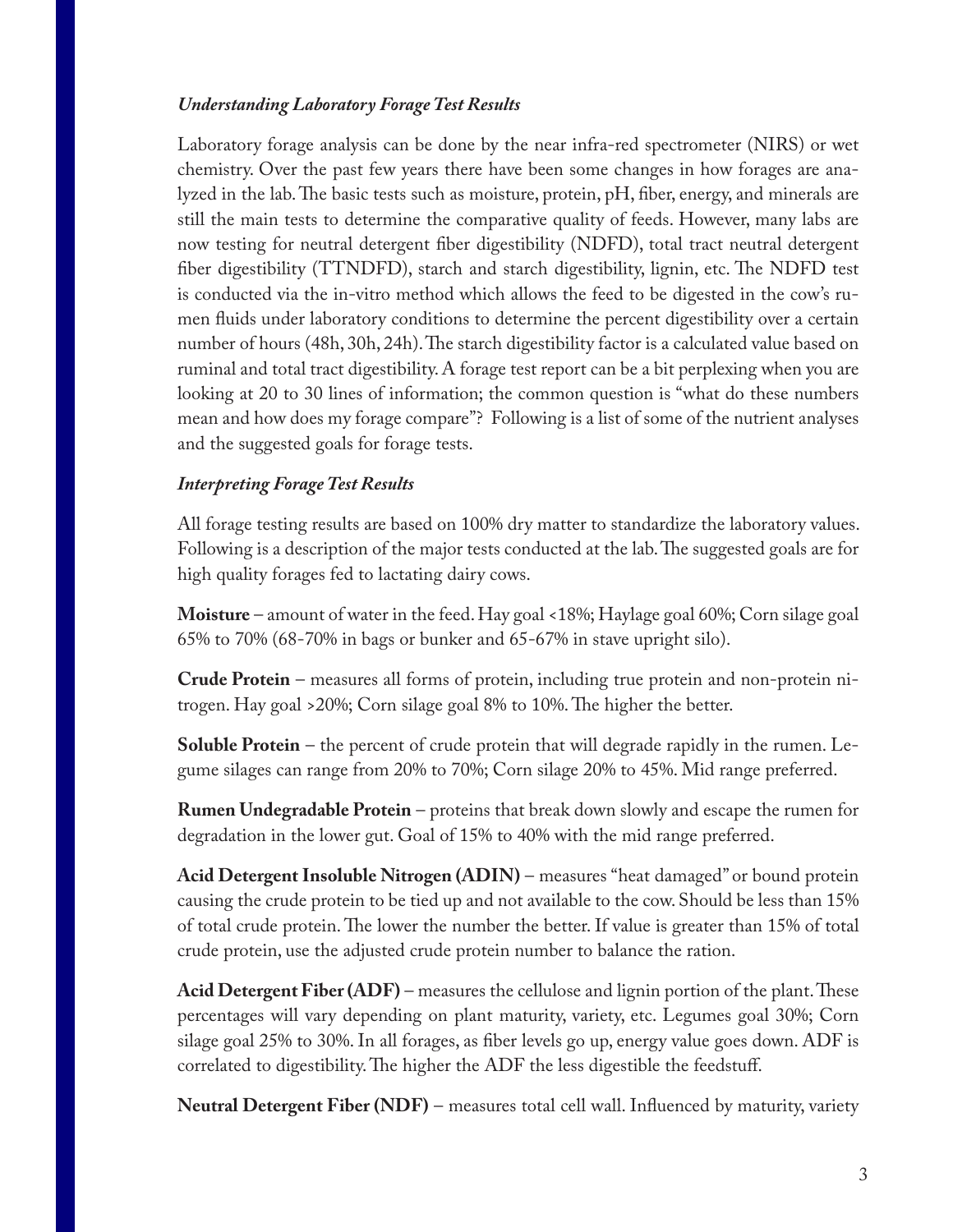diferences, etc. Legumes goal 40%; Corn silage from 30% to 60%. As NDF percentage increases, the feed intake of the forage will decrease. Lower NDF is preferred.

**Neutral Detergent Fiber Digestibility-30 hr. (NDFD-30)** or **Cell Wall Digestibility (CWD)** – is an excellent in-vitro test to determine NDF digestibility (NDFD) as a percent of total NDF. In-vitro measures the feed digested in rumen fuids (simulating a rumen) in the laboratory. This is a good indicator as to what the animal will actually digest in the "real world". The NDFD-30 will range from 30% to 50%. The higher the better.

**NDFD-48** – which is used by some labs, is the same procedure as NDFD-30 with the exception that the feed is in the simulated rumen for a 48-hour duration. The range for NDFD-48 can be 40 to 70%. The higher the better. Be careful not to compare the 30hr with the 48hr because we will see higher NDFD percentage values in the 48-hour test.

**Total Tract Neutral Detergent Fiber Digestibility (TTNDFD)** – range from 40 to 50% with a goal of greater than 48%.

**Lignin** – a very important number. Lignin is the non-digestible portion of the fiber. Legume/grasses range 3% to 10%; Corn silage ranges from 1.5% to 6.0%. The lower the lignin the better forage quality. BMR corn varieties will have signifcantly lower lignin.

**Starch** – indicator of grain content in corn silage and kernel starch. Will range from 25% to 35%. The greater the amount of starch the better, with a goal of more than 30%.

**Fat or Ether Extract** – this is the vegetable fat (oil) content, which is a source of energy to the cow. This will range from 1% to 4% with a goal of less than 3.0%.

Using database information from the Marshfeld Soil and Forage Testing Laboratory, Pat Hofman of the Department of Dairy Science at the University of Wisconsin-Madison developed a reference chart of possible ranges for nutrient parameters available on forage test reports, with the desired value for lactating dairy cows and dry cows (**Table 2**).

#### **Take Home Message**

- Laboratory testing of forages for nutritional content and digestibility is essential to balancing dairy rations.
- Harvesting forages based on correct plant maturity and moisture plus proper storage management will have a signifcant efect on forage quality.
- Understanding the forage nutrient analysis is important to correctly allocate other feedstufs needed in the cow's daily diet.

*– Dave Fischer University of Illinois Extension Dairy Educator, retired*